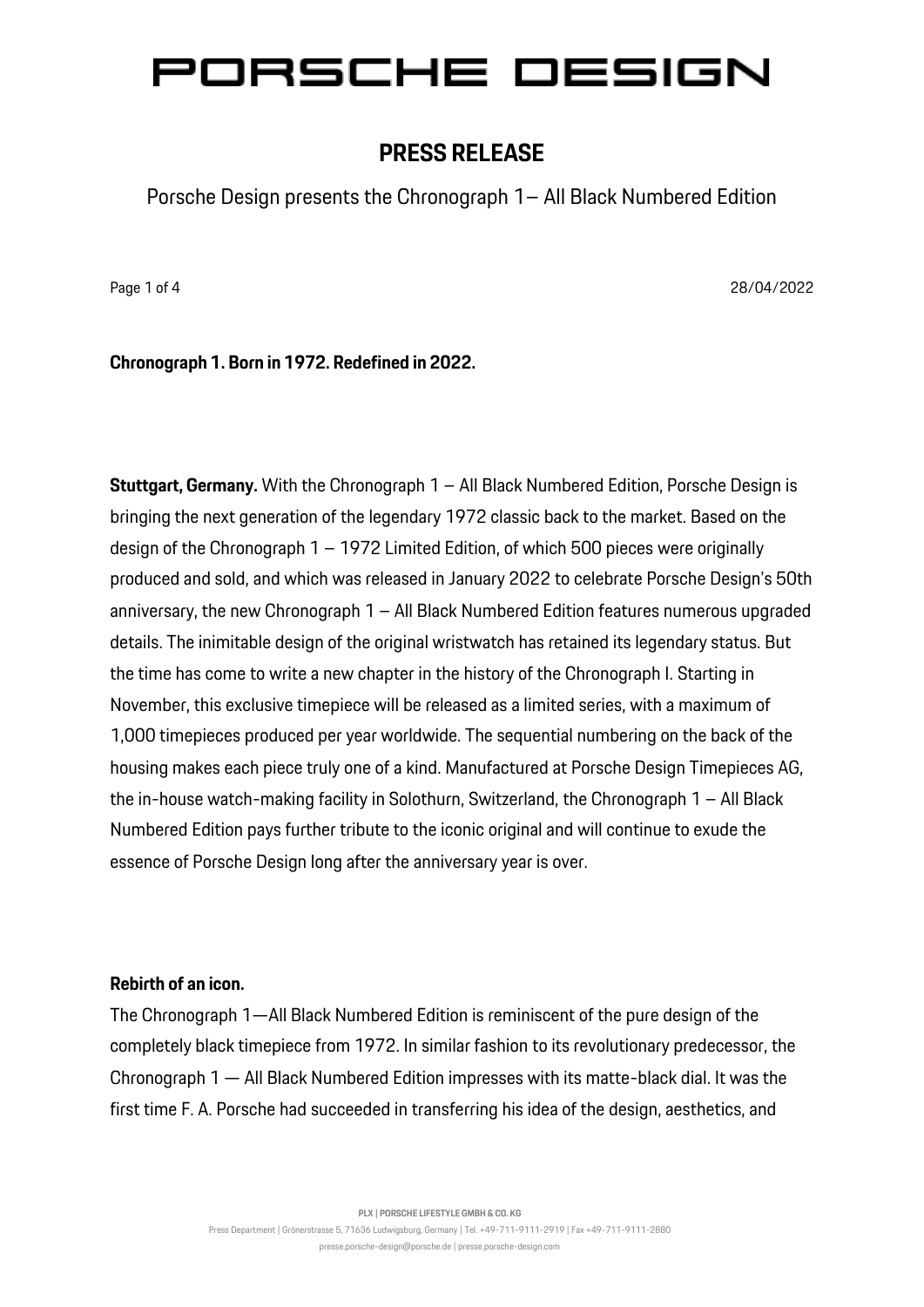### **PRESS RELEASE**

Porsche Design presents the Chronograph 1– All Black Numbered Edition

Page 2 of 4 28/04/2022

functionality of a sports car to a watch. The easily readable dial behind anti-reflective glass was inspired by the dashboard in the cockpit of the Porsche 911. The crown and wristband feature the current Porsche Design logo. On the back, the sapphire-crystal case back reveals the Porsche Design icon of the winding rotor. The double-sided, seven-layer anti-reflective and scratch-resistant sapphire-crystal glass with its hardened coating ensures optimal readability, no matter what time of day it is. The tachymeter and the day/date display use the current Porsche font. Last but not least, the minute hand captures the tapered design once optimized by F. A. Porsche. The 'All Black' wristwatch is powered by a mechanical, COSC-certified WERK 01.140 chronometer for maximum precision. Details such as the all-black coated titanium detachable wristband with minutely adjustable folding clasp breathe new life into this historic classic: a unique and timeless precision instrument that carries the Porsche Design DNA through and through — today as much as in the past.

#### **The factory in Solothurn — horology that sets its own standards.**

Like all chronographs manufactured by Porsche Design, this wristwatch is made by hand with a keen eye for detail. Porsche Design has had its own exclusive manufacturing company in the Swiss town of Solothurn since 2014: Porsche Design Timepieces AG. With that step, the exclusive lifestyle brand heralded a new kind of timekeeping. Because the company in Solothurn is young, quality timepieces have been part of the Porsche Design DNA since time immemorial. True to the belief that "good design grows from the inside out", as held by company founder F. A. Porsche, watchmakers and engineers work side by side in Solothurn, combining design expertise and intelligent production excellence at the highest level. In close cooperation with the engineers at the Porsche Development Centre in Weissach, Germany, technical masterpieces are created in this way. Masterpieces that give each second a whole new value

**PLX | PORSCHE LIFESTYLE GMBH & CO. KG**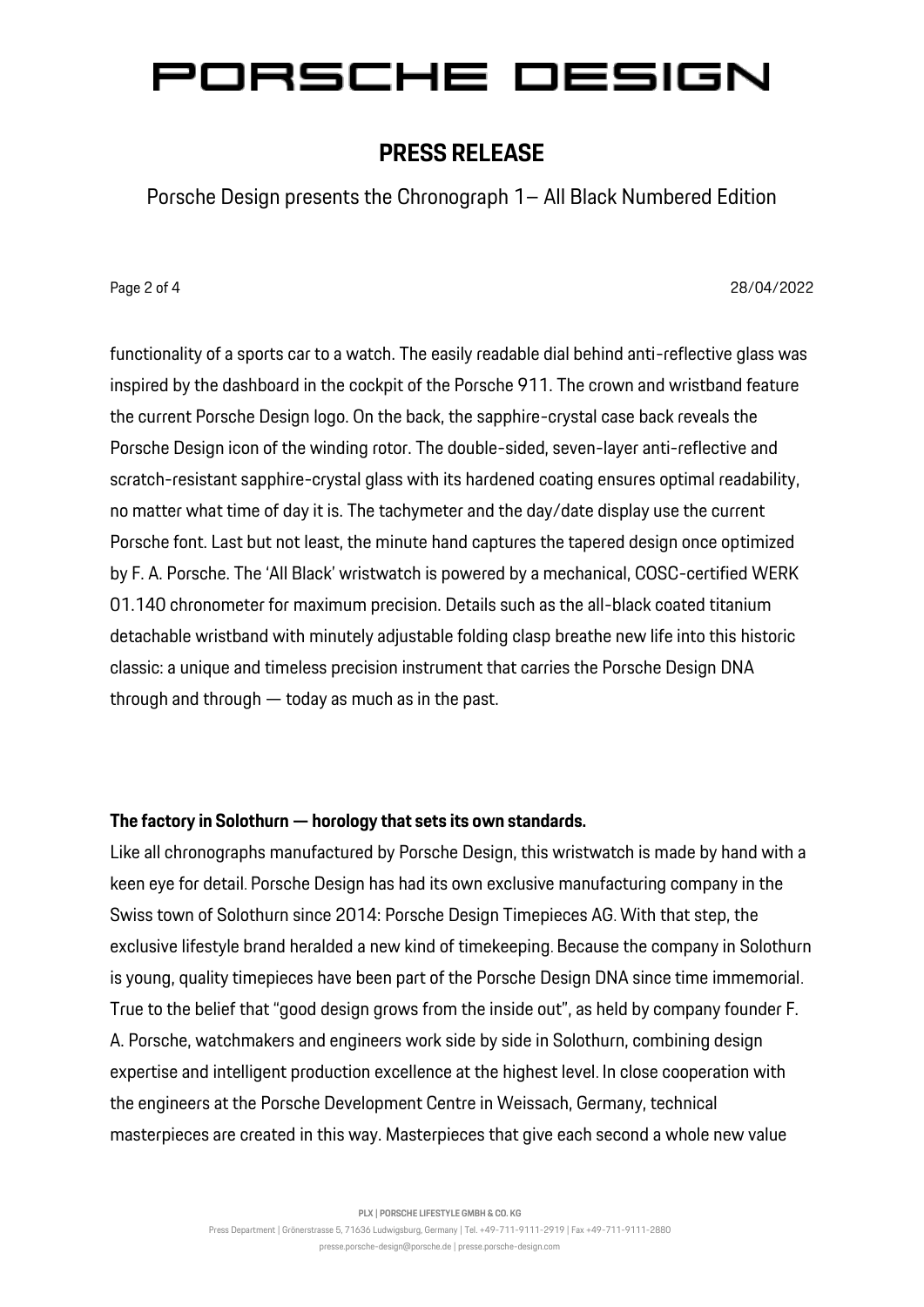### **PRESS RELEASE**

Porsche Design presents the Chronograph 1– All Black Numbered Edition

Page 3 of 4 28/04/2022

and carry over Porsche's high-quality standards to these "sports cars for the wrist". The timepieces are therefore manufactured according to the sustainable made-to-order principle, catering to individual customer wishes. After an order is placed, each individual watch is completely assembled piece by piece by the watchmaker from the specially developed components in the 'flowbox'. The similarities with production processes in sports car manufacturing are extensive. This special approach to sequential manufacturing, which is also used in Porsche production, is particularly beneficial for the efficient production of exclusive small batches and limited editions of watches with a high degree of individualization. The interplay of meticulousness, exclusivity, and precision creates the individual character that makes Porsche Design chronographs such exceptional companions.

The Chronograph — All Black Numbered Edition can now be pre-ordered online at <https://www.porsche-design.com/de/en/timepieces/chronograph-1-all-black> as well as in Porsche Design Stores and from selected watch retailers for €8,950.

Further information and film and photo material is available from the Porsche Newsroom: <https://media.porsche.com/mediakit/50-y-porsche-design>